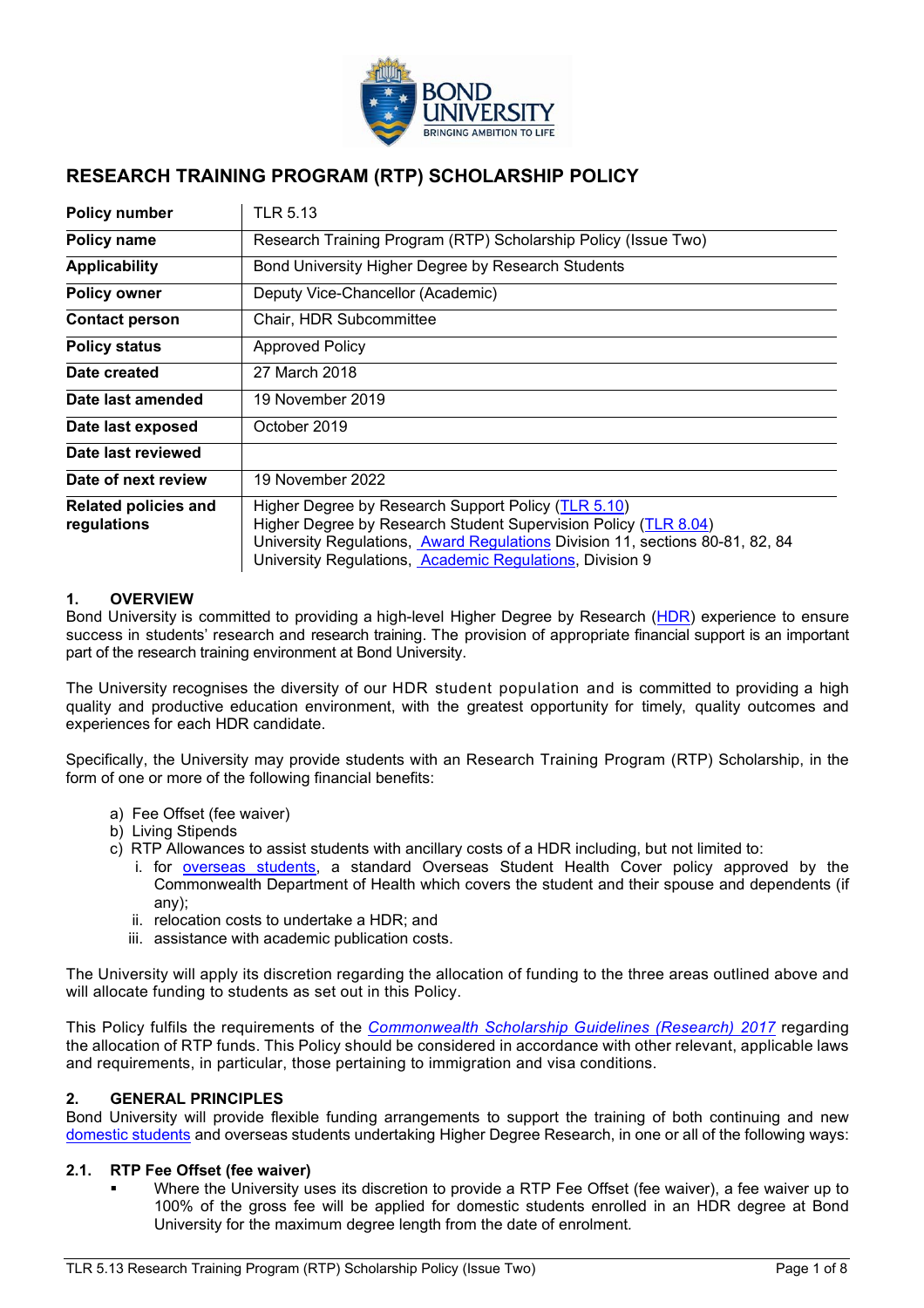- Overseas students awarded a Living Stipend as a result of a competitive, merit-based selection process will be awarded a RTP Fee Offset for the maximum degree length from the date of enrolment.
- If the maximum degree length from the date of enrolment is exceeded, the [Awardee](#page-5-0) is liable for fees in accordance with the [Postgraduate Program Fee Schedule.](https://bond.edu.au/future-students/study-bond/how-apply/fees-costs) Bond University will advise Awardees of the estimated annual value of the Fee Offset as part of their RTP Scholarship offer to clearly identify the level of support received from the Australian Government.
- As with all financial support, a leave of absence, reduction or increase in Full-time Equivalent (FTE), conversion of degree, transfer to another university, suspension, and completion of the HDR program will affect an Awardee's residual entitlements for the RTP Fee Offset.
- To ensure ongoing entitlement to the RTP Fee Offset, Awardees must complete the annual HDR Progress Report in a timely manner and be deemed to be making satisfactory progress.
- A change in an Awardee's Field of Education will not impact on the provision of their RTP Fee Offset (fee waiver).

# **2.1.1. Transferring Students**

- Upon provision of supporting documentation from the transferring university (including any Effective Full-time Student Load (EFTSL) consumed while at that institution), students transferring from another Australian university to Bond University will be offered a reciprocal RTP Fee Offset to the maximum degree length, net of EFTSL previously consumed from the date of enrolment in the same degree.
- **Incoming transfer students are eligible to apply for a RTP Living Stipend.**
- **Bond University students who are transferring to another Australian university will be provided with** a copy of their current RTP Fee Offset award, and EFTSL consumed while at Bond.

# **2.2. RTP Living Stipends**

- Each year, Bond University will determine the number of RTP Living Stipends to be awarded to domestic and overseas students.
- The RTP Living Stipend is awarded through a competitive, merit-based scholarship application and ranking process as determined and managed by the Bond University HDR Scholarships Panel, and published on the University's Research Scholarships website[: https://bond.edu.au/researchers/higher](https://bond.edu.au/researchers/higher-degrees/scholarships-support/research-scholarships)[degrees/scholarships-support/research-scholarships.](https://bond.edu.au/researchers/higher-degrees/scholarships-support/research-scholarships)
- There is a cap of 10% on the amount of RTP funding that can be used to support overseas students.
- As with all financial support, a leave of absence, reduction or increase in Full-time Equivalent (FTE), conversion of degree, transfer to another university, suspension, and completion of the HDR program will affect an Awardee's residual entitlements for the RTP Living Stipend.
- A change in an Awardee's Field of Education will not impact on the provision of their RTP Living Stipend.

# **2.2.1. Rate of Award and Payment**

Bond University will publish the base RTP Living Stipend rate for each year on the website. This rate is indexed annually.

The [part-time student](#page-6-3) RTP Living Stipend rate will be 50% of the student's full-time RTP Living Stipend rate.

Stipends will be paid fortnightly directly to the Awardee's nominated Australian bank account. This must be an account in the Awardee's name, with an Australian Authorised Deposit-Taking Institution [\(ADI\)](#page-5-1).

# **2.2.2. Overseas Student Health Cover**

Overseas students awarded a RTP Living Stipend will be awarded a standard Overseas Student Health Cover policy approved by the Commonwealth Department of Health which covers the student and their spouse and dependents (if any).

# **2.2.3. Priority Student Focus**

The University places a focus on commencin[g Research Doctoral students](#page-6-4) for all Living Stipend scholarships, although currently enrolled students are permitted to apply.

At its discretion, Bond University may identify a special focus for the competitive round. This may include students undertaking research in a particular discipline or area of research strength, low socioeconomic status, Indigenous students or other specific groups.

A special focus will be explicitly listed on the Bond University [Research Scholarships](https://bond.edu.au/researchers/higher-degrees/scholarships-support/research-scholarships) webpage, with relevant weighting for individuals meeting the special focus criteria.

# **2.2.4. Other Income**

To be eligible for a RTP Living Stipend, a student undertaking their program of study, must not receive another source of income for general living expenses which is greater than 75% of the RTP Living Stipend rate.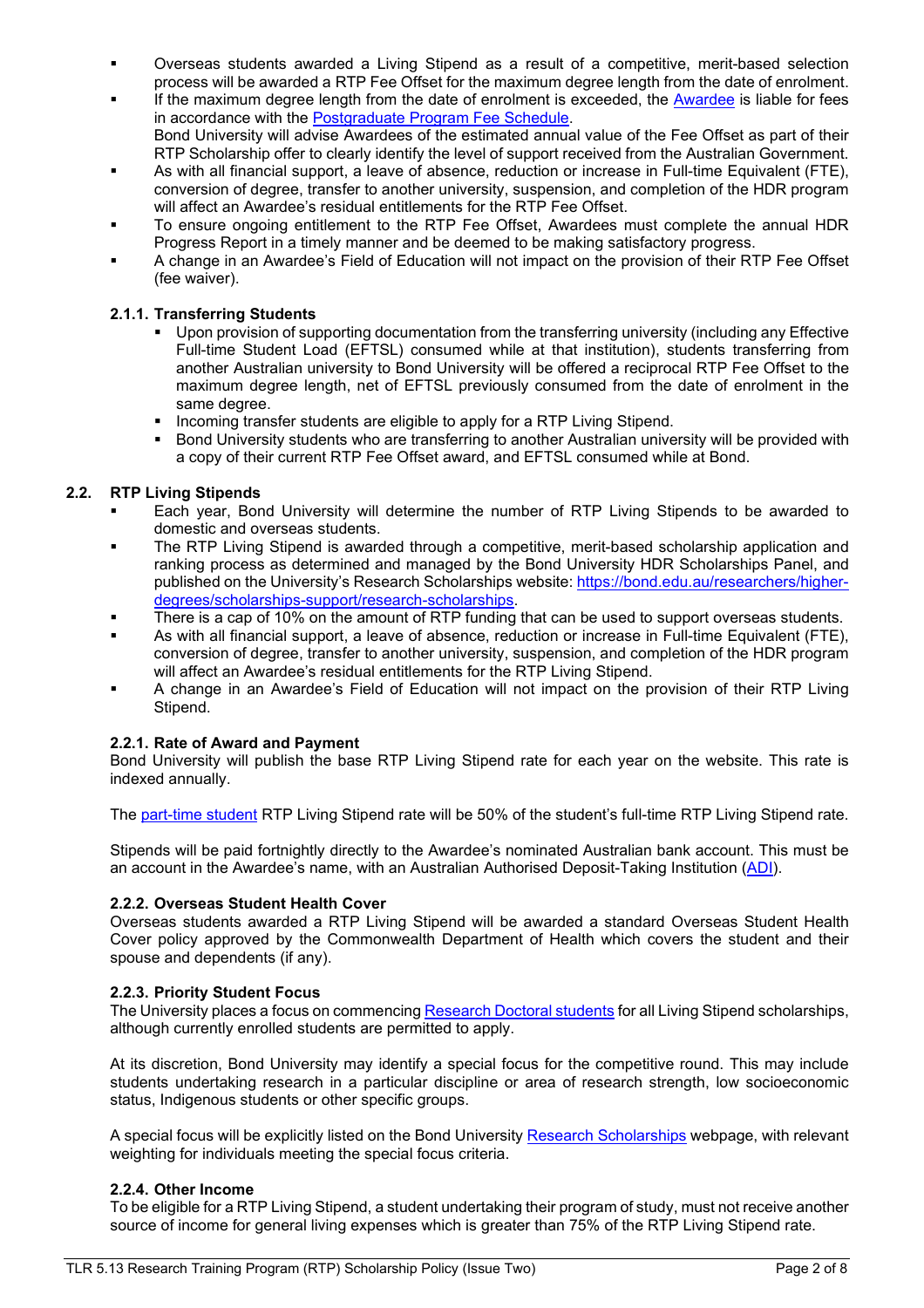A student must not be receiving an equivalent award or scholarship from the Commonwealth designed to offset HDR fees.

# **2.2.5. Period of the Award**

The RTP Living Stipend is for Doctoral students for up to three (3) years full-time from the enrolment date. The period of support will be increased for Leave of Absence or extended sick leave as may be approved by Bond University.

# **2.2.6. Interruption of the Award**

As with all financial support, a leave of absence, reduction or increase in FTE (e.g. full-time to part-time or part-time to full-time), conversion of degree (e.g. upgrade from a Research Masters to a Research Doctoral degree), transfer to another university, suspension, and completion of the HDR program will affect an Awardee's residual entitlement for the RTP Living Stipend.

Awardees who downgrade from a Research Doctoral program to a Research Masters program will forfeit their scholarship.

# **3. ELIGIBILITY**

To be eligible for a RTP Living Stipend, RTP Fee Offset (fee waiver) or RTP Allowance, a student must have a current Letter of Offer for a place in an HDR program at Bond University.

#### **4. APPLICATION, SELECTION, AND OFFER PROCESS**

The selection process for RTP Living Stipends and RTP Fee Offsets for both domestic and overseas applicants is a competitive, merit-based process determined and managed through the University's HDR Scholarships Panel.

All applicants must apply for a RTP Scholarship through the application portal on the Research website: [https://bond.edu.au/researchers/higher-degrees/scholarships-support/research-scholarships.](https://bond.edu.au/researchers/higher-degrees/scholarships-support/research-scholarships)

#### **4.1. Acceptance of Award**

All successful applicants offered a RTP Scholarship (Living Stipend or Fee Offset) will be sent a formal Scholarship offer document with the specific Scholarship details (such as scholarship type, annual award amount, duration of scholarship, end date, maximum number of working hours) in an accompanying Scholarship Schedule and Acceptance Form.

Successful applicants must do the following by the due date contained therein, otherwise the offer for Scholarship will lapse:

- sign and return the Scholarship Schedule and Acceptance Form;<br>■ provide details of the Australian bank account that is in the name
- provide details of the Australian bank account that is in the name of the successful applicant; and
- complete enrolment requirements (if not yet enrolled) by the date prescribed in the offer documentation.

#### **5. ACKNOWLEDGEMENT OF A RTP SCHOLARSHIP SUPPORT**

All students receiving RTP Scholarship Support must acknowledge the Commonwealth's support when they publish or produce material such as books, articles, newsletters or other literary or artistic works which relate to the research project, whether this is during or after completion of their HDR studies. This requirement applies to the Awardee, their supervisor or any other party who publishes or produces material carried out by the recipient of RTP Scholarship.

The acknowledgement must be displayed in a prominent place using the following text:

# *'This research was supported by an Australian Government Research Training Program Scholarship'*

# **6. LEAVE ENTITLEMENTS**

#### **6.1. Recreation Leave**

Recreational Leave can only be taken with the approval of the student's supervisor.

Students are entitled to receive up to twenty (20) working days' paid Recreation Leave, pro rata. Up to four (4) weeks Recreation Leave may be accrued over the life of the RTP Living Stipend. Accrued Recreational

Leave will be forfeited at the completion of the award, or when the RTP Living Stipend is terminated. Recreation Leave will not normally be approved within the first six (6) months of the RTP award.

Students are required to report the number of days Recreation Leave taken each semester on the Annual Progress Report.

The Scholarship Award will not be extended by the period of approved Recreational Leave.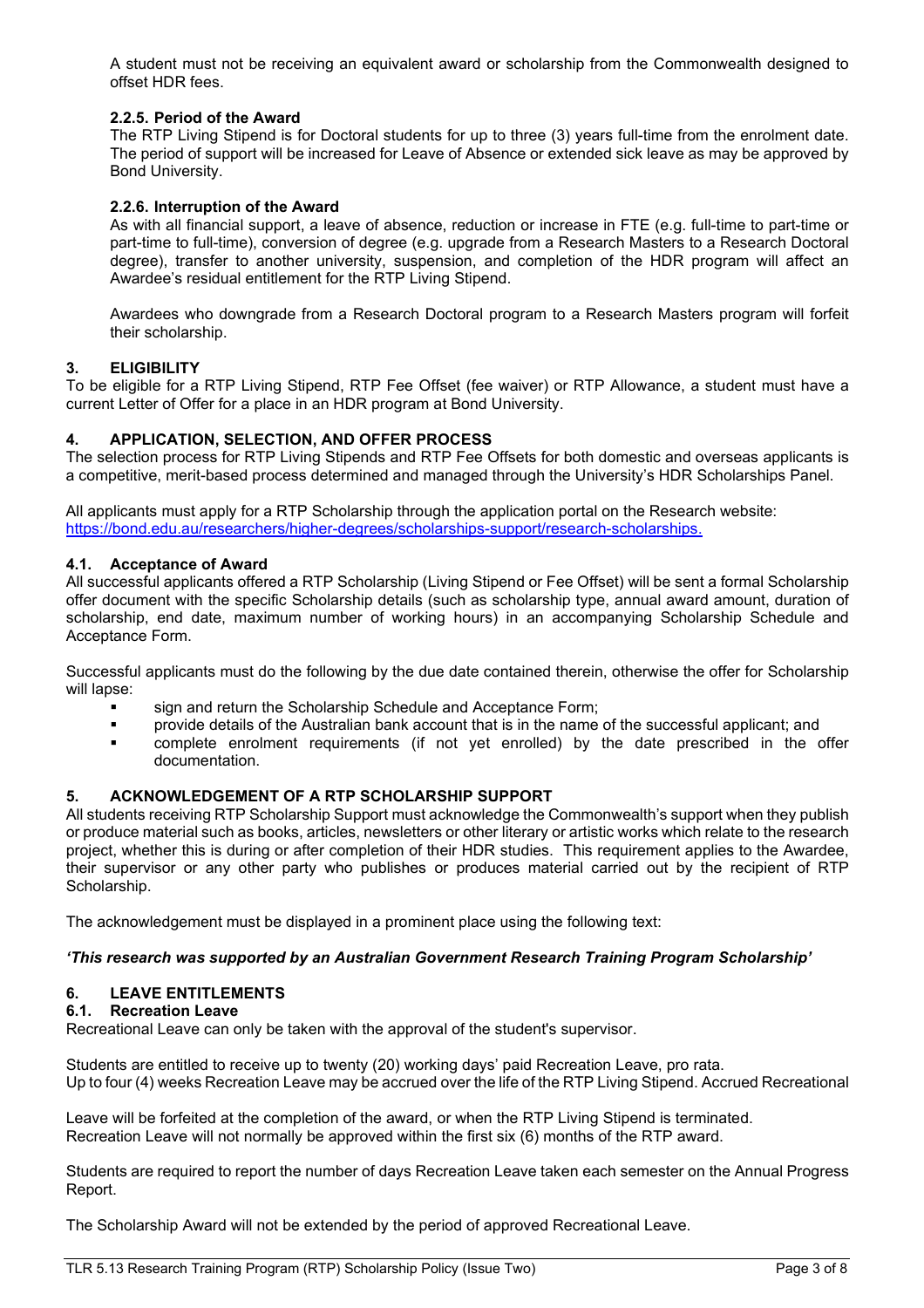# **6.2. Sick Leave**

Sick Leave can only be taken with the approval of the student's supervisor.

Students are entitled to ten (10) working days paid Sick Leave for each year of the RTP Living Stipend, pro rata.

Sick Leave entitlements may be accrued over the life of the RTP Living Stipend, however, accrued Sick Leave will be forfeited at the completion of the award, or when the RTP Living Stipend is terminated.

Students are required to report the number of day's Sick Leave taken each semester on the Annual Progress Report.

Sick Leave entitlements may also be used to provide care to dependants with a short-term medical condition supported by a medical certificate.

The Scholarship Award will not be extended by the period of approved Sick Leave.

#### **6.3. Additional Paid Sick Leave**

Additional paid Sick Leave can only be taken with the approval of the student's supervisor, the Associate Dean (Research) in their Faculty of enrolment and the Head HDR Programs.

Where a student's base Sick Leave entitlements are exhausted, students are entitled to receive additional paid Sick Leave of up to a total of sixty (60) working days during the duration of the RTP Living Stipend for periods of illness on provision of a medical certificate. The Scholarship Award will be extended by the period of approved additional sick leave.

Additional paid Sick Leave entitlements may also be used to provide care to dependants with a medical condition supported by a medical certificate.

#### **6.4. Parental Leave**

[Parental Leave](#page-6-5) can only be taken with the approval of the student's supervisor, the Associate Dean (Research) for their Faculty and the Head HDR Programs.

#### **6.4.1. Entitlements**

Female Award holders who have completed twelve (12) months of their RTP Award are entitled to a maximum of sixty (60) working days, pro rata, paid Parental Leave during the duration of the RTP Award.

Award holders who are the partner of a woman giving birth, who have completed twelve (12) months of their RTP Living Stipend, are entitled to ten (10) working days, pro rata, of paid Parental Leave at the time of the birth or adoption.

The Scholarship Award will be extended by the period of approved Parental Leave.

#### **6.4.2. Applying for Parental Leave**

To make an application for Parental Leave, a student must provide their supervisor, Associate Dean (Research) and the Head HDR Programs with:

- Ten (10) weeks' notice in writing that they intend to take Parental Leave. This notice must also specify the types of Parental Leave the student is seeking and the date the awardee anticipates starting leave;
- **If the Awardee is pregnant, a medical certificate stating that the student is pregnant and the** expected date of birth of the child;
- **If the Awardee or Awardee's partner is applying for adoption related leave, a statement from the** adopting agency or other appropriate body regarding the expected date of placement of the child;
- If the Awardee's partner is pregnant, a medical certificate stating that the partner is pregnant and the expected date of birth of the child.

#### **6.4.3. Start date of Parental Leave**

Female Award holders who are pregnant, may start Parental Leave six (6) weeks before the expected due date, and no later than the expected due date of the child or placement of an adopted child.

If a pregnant Award holder continues to work during the six (6) weeks prior to her expected due date, the University may request that the Awardee provide a certificate from her medical practitioner stating that she is fit to continue working.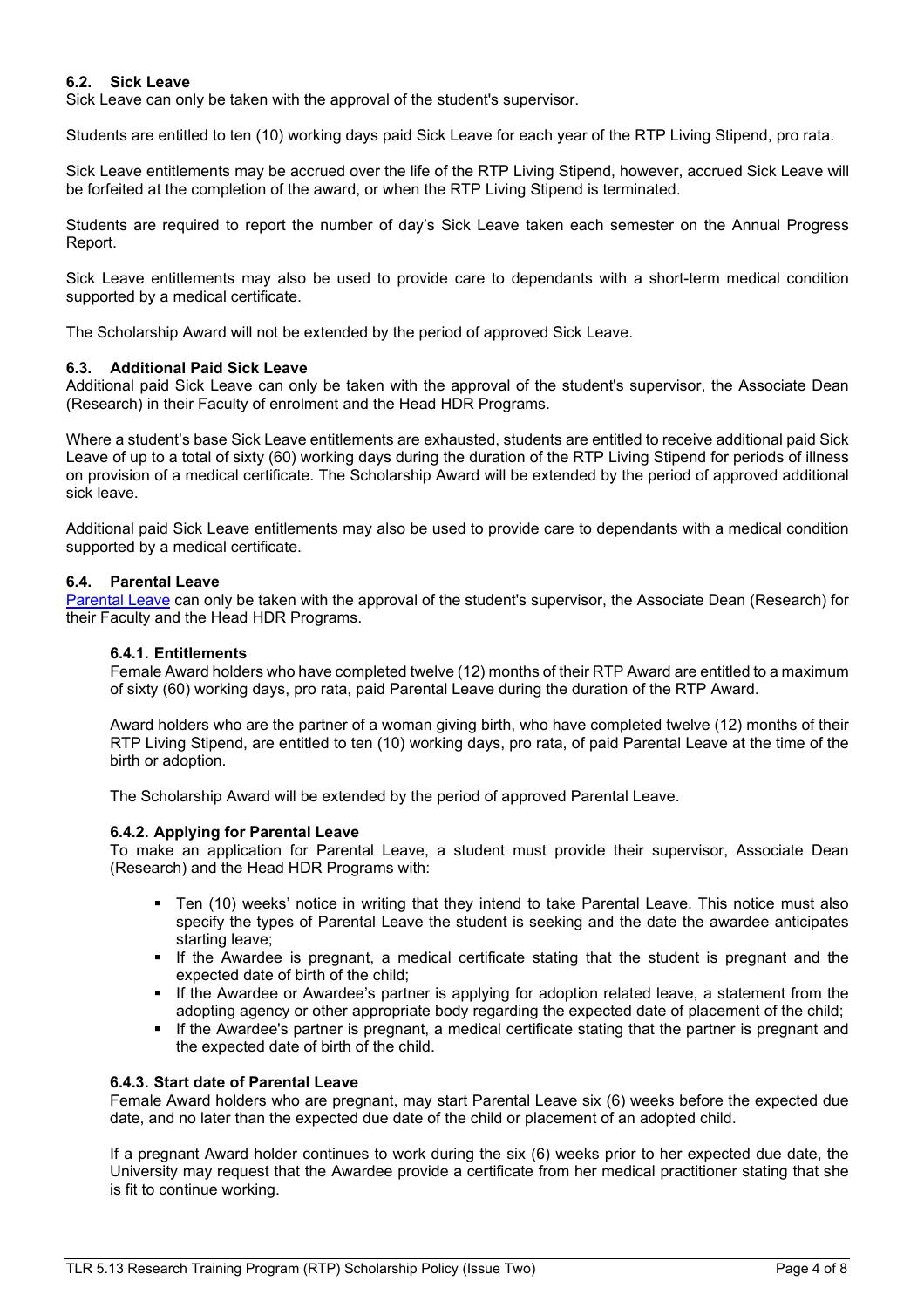# **7. TERMINATION OF A RTP SCHOLARSHIP**

Bond University will terminate a student's RTP Scholarship:

- if the Awardee ceases to meet the specified eligibility criteria, other than during a period in which a suspension has been approved; or
- on completion of the course of study; or
- two (2) weeks after the thesis is submitted for examination, or at the end of the award, whichever is earlier; or
- **if the University determines that the course of study is not being carried out with competence and diligence** in accordance with the offer of the award; or
- on the death or incapacity of the Awardee; or
- following withdrawal from the research program for any reason; or
- if the Awardee does not resume study following a period of intermission or make arrangements to extend that suspension; or
- if the Awardee has failed to maintain satisfactory academic progress as evidenced by progress reports; or
- if the Awardee has committed a serious breach of research integrity or committed serious misconduct, including but not limited to the provision of false or misleading information; or
- if the Awardee has their HDR program candidature terminated under the [University's Award Regulations,](https://bond.edu.au/files/674/Part1AwardRegs.pdf)  [Part 1, Section 85;](https://bond.edu.au/files/674/Part1AwardRegs.pdf) or
- for any other reason determined by the HDR Subcommittee.

# **8. EXTENSION OF RTP LIVING STIPEND**

RTP Living Stipend holders, who have maintained satisfactory progress through their candidature, may be granted an extension for a duration of up to six (6) months where the extension relates to extenuating circumstances beyond the Awardees' control that have prevented completion of the research within the original timeframe.

Personal issues, illness, publications, work commitments and carer responsibilities are not considered reasons for extension. Similarly, work commitments cannot be accepted as grounds for an extension.

Awardees must submit a request for extension to the Head HDR Programs at least one (1) month prior to the end of their current Award, with supporting evidence. This must include a completion plan that details the work to be undertaken by the student and supervisor to achieve a timely completion within the extension period.

#### **9. TRANSFER BETWEEN RESEARCH DEGREES**

If an Awardee converts/upgrades from a Research Masters to a Research Doctoral degree, the maximum duration of the Award will be adjusted accordingly. For an Awardee who converts from a Research Masters to a Research Doctoral program, the enrolment date of the Research Masters is considered to be the commencement date.

If an Awardee converts/downgrades from a Research Doctoral degree to a Research Masters their RTP Fee Offset will be reduced to a period of 24 months from the date of the original enrolment in the Doctoral program.

RTP Living Stipend holders who convert/downgrade from a Doctoral degree to a Research Masters will forfeit their RTP Living Stipend.

#### **10. GRIEVANCE AND REVIEW PROCEDURES**

Refer to [University Regulations, Part 2, Division 9.](https://bond.edu.au/academic-regs)

#### **11. PROVISIONS FOR SUSPENSIONS**

Refer to [University Regulations, Part 1, Division 11, section 84](https://bond.edu.au/files/674/Part1AwardRegs.pdf)

# **12. HDR SCHOLARSHIP PANEL COMPOSITION**

The HDR Scholarship Panel shall be constituted as follows:

- Chair of Graduate Research (Chair) (1)
- One academic staff member per Faculty (4)
- Director of Research (1)

The Bond University HDR Scholarships Panel will meet biannually to award Living Stipends through a competitive, merit-based selection process.

The HDR Scholarships Panel may convene additional meetings as required in order to provide a timely review process to applicants.

The HDR Scholarships Panel determines and manages the competitive, merit-based scholarship application process for awarding RTP Scholarships. The Process is published on the University's Research Scholarships website: [https://bond.edu.au/researchers/higher-degrees/scholarships-support/research-scholarships.](https://bond.edu.au/researchers/higher-degrees/scholarships-support/research-scholarships)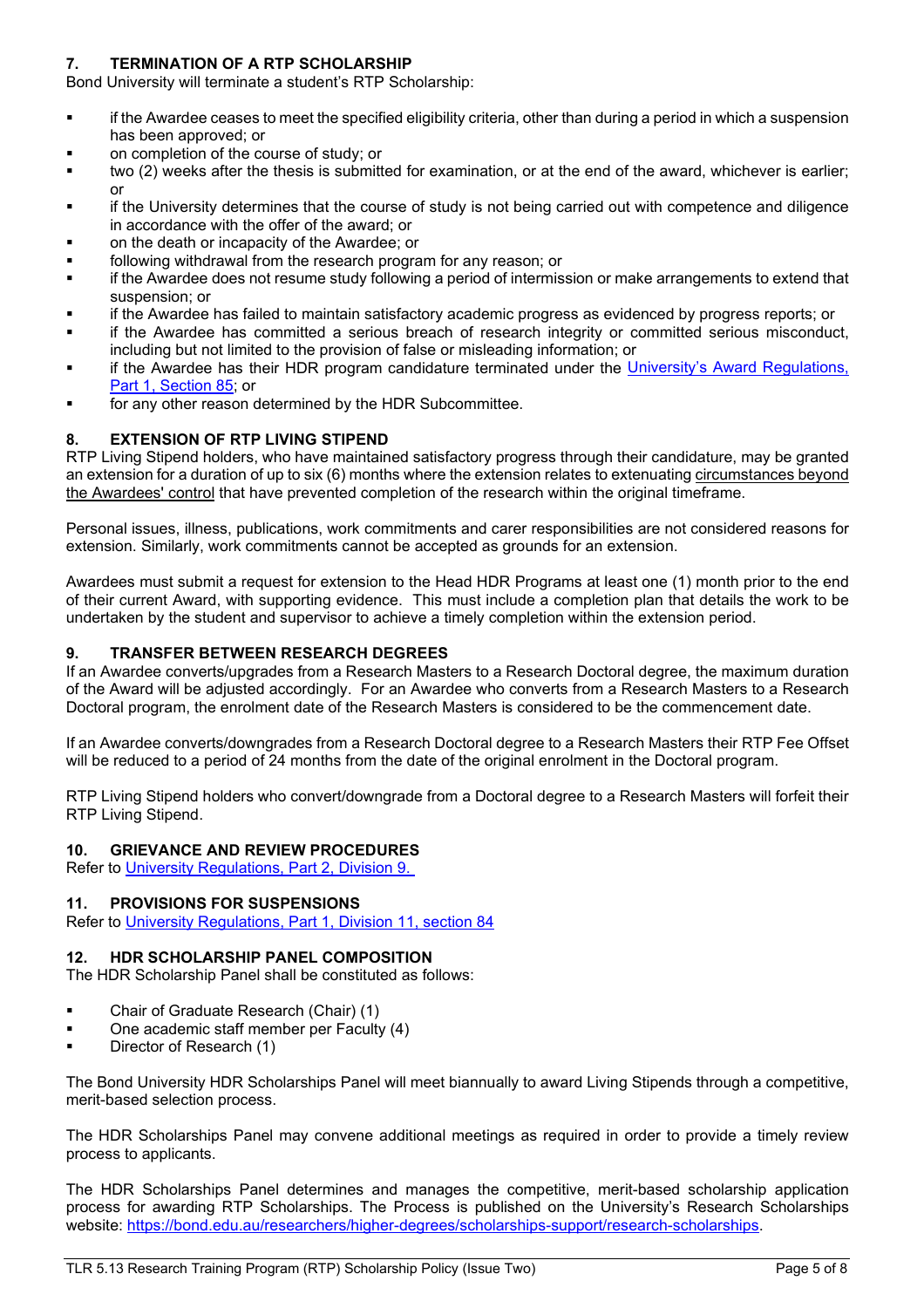# **13. PROGRESS AND MILESTONES**

Awardees are subject to progression and milestone requirements as per the [University Regulations, Part 1, Division](https://bond.edu.au/files/674/Student%20Handbook.%20Part%201%3A%20Award%20Regulations.pdf)  [11, sections 80-81.](https://bond.edu.au/files/674/Student%20Handbook.%20Part%201%3A%20Award%20Regulations.pdf)

Mid-year and end of year Progress Reports are required to be completed in a timely manner by the Awardee and their supervisor.

The University will monitor and report on HDR student progress to the Higher Degree by Research Subcommittee [\(HDRS\)](#page-6-6). Where HDR students are identified as being 'at risk' the following action will be taken:

- **The HDRS will be forwarded a list of all at risk students by the Faculty, as compiled by the HDR Unit;**
- All at risk students identified must, with their Supervisor, meet with their Faculty Associate Dean (Research) to discuss their candidature; options for appropriate supports to be put in place moving forward; and, to agree, document and action a clear plan for improved progress;
- This meeting and outcomes must be documented by the Faculty and placed on the student's file, with a copy to the student;
- The Faculty must also notify the Chair of Graduate Research.

# **14. EMPLOYMENT**

- An Awardee who is also an overseas student must not undertake employment that is inconsistent with visa requirements.
- Employment must not interfere with study and students must maintain satisfactory progress.
- If employed by the University, the appointment must not exceed half time or 50% of a full‐time position.
- Scholarship recipients must engage in higher degree research work in a full-time capacity (35 hours a week), for at least 48 weeks a year.
- No more than eight (8) hours' employment a week during the hours of 9am to 5pm, Monday to Friday.
- Approval must be sought for periods of employment amounting to more than eight (8) hours per week between normal working hours (Monday to Friday 9am to 5pm).
- Outside of normal working hours there is no limit on the amount of time that a student can work.

# **15. OPTIONAL ENRICHMENT ACTIVITIES AS PART OF HDR STUDIES**

The University's Career Development Centre in partnership with Faculties and other units, supports arrangements for optional industry placements, research internships, professional practice activities or other similar enrichment activities. Where such enrichment activities are for six (6) weeks or less duration, the activity will be included within the original duration of the RTP Award. Students will continue to receive their RTP Stipend rate applicable at that time.

Enrichment opportunities will:

- a) balance the interests of HDR candidates appropriately with their industry partners and enhance the HDR training program overall;
- b) balance the need to enhance transferable skills while not impinging on the likelihood of the candidate completing the research requirements in a timely fashion;
- c) be cognisant of any visa requirements for international HDR students.

# **16. SUPERVISION AND FACILITIES**

The facilities and supervision that will be provided to each student awarded a RTP Scholarship is detailed in the following University Policies:

- Higher Degree Research Student Supervision Policy [\(TLR 8.04\)](https://bond.edu.au/files/961/TLR804.pdf)
- Higher Degree by Research Support Policy [\(TLR 5.10\)](https://bond.edu.au/files/956/TLR510.pdf)

# **17. DEFINITIONS**

<span id="page-5-1"></span><span id="page-5-0"></span>

| ADR                   | An Associate Dean (Research) at Bond University.                                                                                                                                                                                                 |
|-----------------------|--------------------------------------------------------------------------------------------------------------------------------------------------------------------------------------------------------------------------------------------------|
| AQF                   | The Australian Qualifications Framework Second Edition January 2013.                                                                                                                                                                             |
| <b>Australian ADI</b> | Authorised Deposit-Taking Institutions (ADIs) is an Australian government term for a<br>corporation which is authorised under the Banking Act 1959 to take deposits from<br>customers. ADIs include banks, building societies and credit unions. |
| Awardee               | A person who has received, or accepted, a formal offer of a Research Training Program<br>(RTP) Fee Offset (fee waiver) or Living Stipend by Bond University.                                                                                     |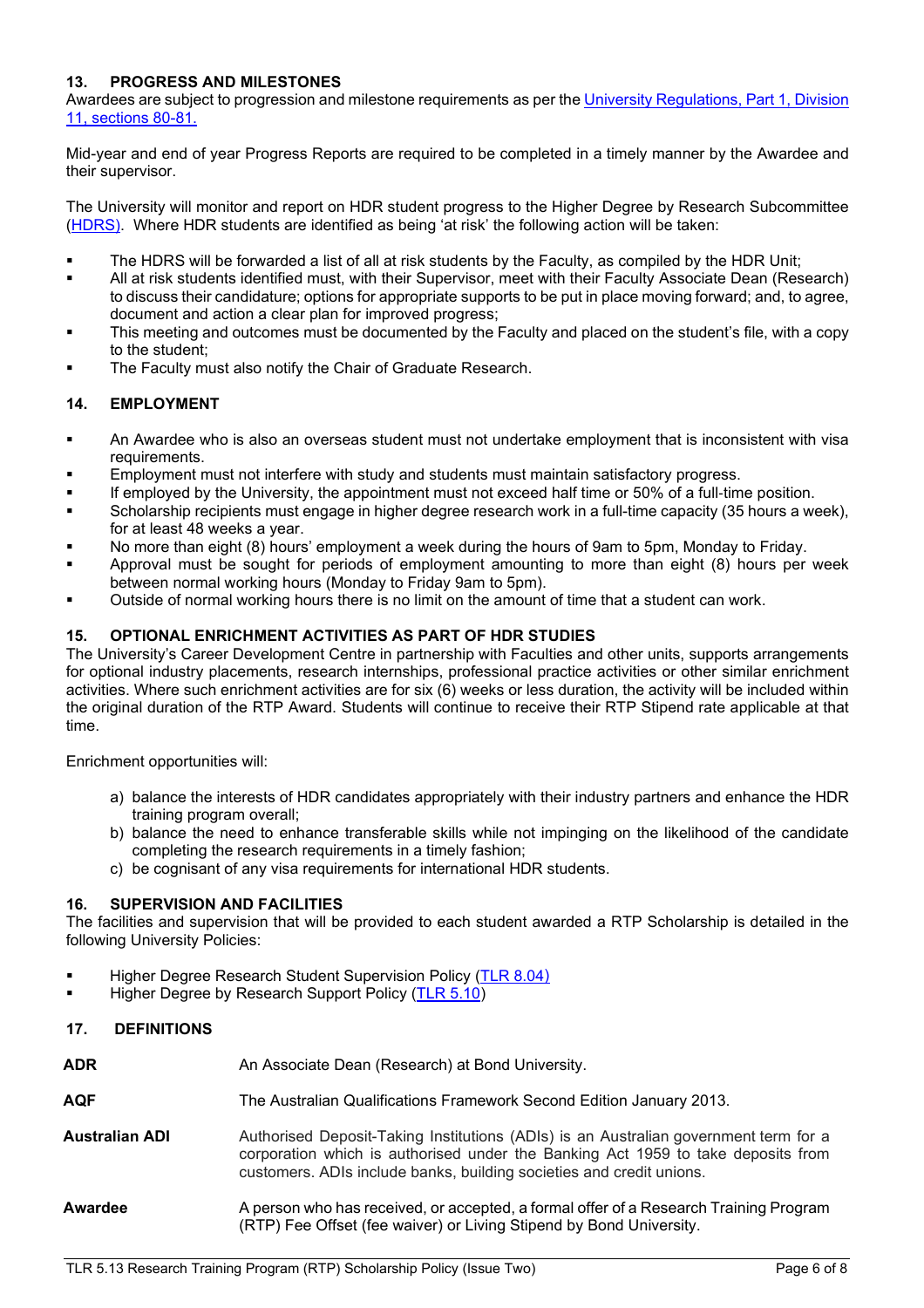<span id="page-6-6"></span><span id="page-6-2"></span><span id="page-6-0"></span>

| <b>Continuing student</b>                  | Either:<br>a student whose period of support under the Research Training Scheme (RTS),<br>Postgraduate Research Scholarships (IPRS) or Australian<br>International<br>Postgraduate Award (APA) would terminate on or after 1 January 2017; or<br>a student who has received an offer of support from Bond University under the<br>$\blacksquare$<br>Research Training Scheme (RTS), International Postgraduate Research<br>Scholarships (IPRS) or Australian Postgraduate Award (APA), and accepted this<br>offer of support, and whose offer of support was scheduled to commence on or<br>after 1 January 2017. |
|--------------------------------------------|-------------------------------------------------------------------------------------------------------------------------------------------------------------------------------------------------------------------------------------------------------------------------------------------------------------------------------------------------------------------------------------------------------------------------------------------------------------------------------------------------------------------------------------------------------------------------------------------------------------------|
| <b>Domestic student</b>                    | A student who is an Australian or New Zealand citizen, or a permanent resident of<br>Australia.                                                                                                                                                                                                                                                                                                                                                                                                                                                                                                                   |
| <b>Higher Degree by</b><br>Research (HDR)  | A higher degree by research which is a Research Doctorate or Research Masters<br>program for which at least two-thirds of the student load for the program is required as<br>research work.                                                                                                                                                                                                                                                                                                                                                                                                                       |
| <b>HDRS</b>                                | The Bond University Higher Degree by Research Subcommittee.                                                                                                                                                                                                                                                                                                                                                                                                                                                                                                                                                       |
| <b>Overseas student</b>                    | A person (whether within or outside Australia) who holds a student visa, but does not<br>include students of a kind prescribed in the ESOS Regulations.                                                                                                                                                                                                                                                                                                                                                                                                                                                           |
| <b>Parental Leave</b>                      | Leave that is associated with the birth of a child, being a child born to the Awardee or<br>their partner, or for the adoption of an infant child.                                                                                                                                                                                                                                                                                                                                                                                                                                                                |
| <b>Part-time student</b>                   | A student enrolled at less than 0.75 of a full-time student load.                                                                                                                                                                                                                                                                                                                                                                                                                                                                                                                                                 |
| <b>Research Doctoral</b><br><b>Student</b> | A Level 10 Doctoral Degree (Research) qualification as described in the AQF.                                                                                                                                                                                                                                                                                                                                                                                                                                                                                                                                      |
| <b>Research Masters</b>                    | A Level 9 Masters Degree (Research) qualification as described in the AQF                                                                                                                                                                                                                                                                                                                                                                                                                                                                                                                                         |

# <span id="page-6-5"></span><span id="page-6-4"></span><span id="page-6-3"></span><span id="page-6-1"></span>**18. RELATED PROCEDURES, GUIDELINES, AND FORMS**

<u>[Schedule 1](#page-7-0)</u> COVID-19 Special Circumstances Provisions [Application Process for COVID-19 Special Circumstances Provisions](#page-7-1)